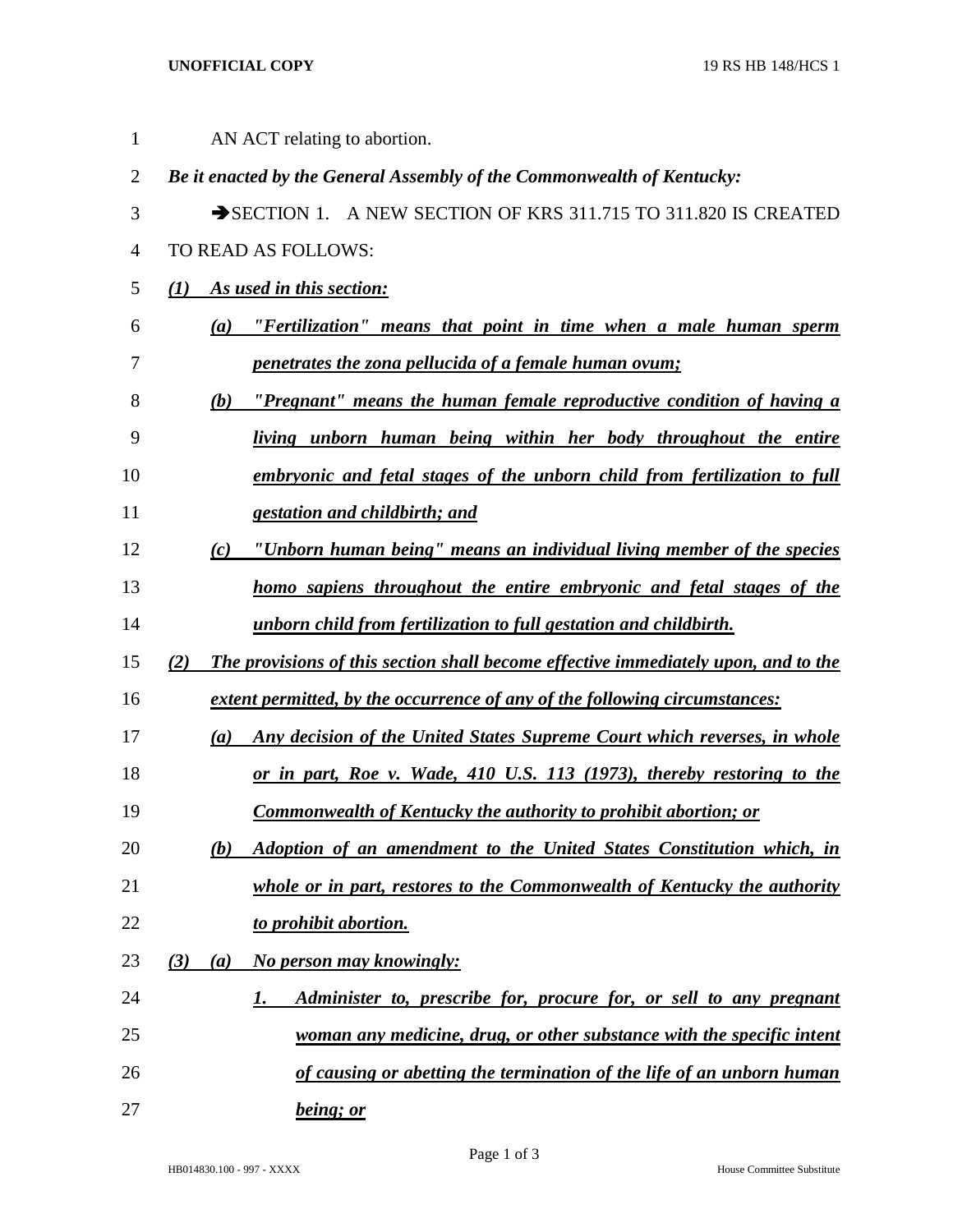| 1  |     | Use or employ any instrument or procedure upon a pregnant woman<br>2.                |
|----|-----|--------------------------------------------------------------------------------------|
| 2  |     | with the specific intent of causing or abetting the termination of the               |
| 3  |     | <u>life of an unborn human being.</u>                                                |
| 4  |     | Any person who violates paragraph (a) of this subsection shall be guilty of a<br>(b) |
| 5  |     | <b>Class D felony.</b>                                                               |
| 6  | (4) | The following shall not be a violation of subsection (3) of this section:            |
| 7  |     | For a licensed physician to perform a medical procedure necessary in<br>(a)          |
| 8  |     | <u>reasonable medical judgment to prevent the death or substantial risk of</u>       |
| 9  |     | death due to a physical condition, or to prevent the serious, permanent              |
| 10 |     | impairment of a life-sustaining organ of a pregnant woman. However, the              |
| 11 |     | physician shall make reasonable medical efforts under the circumstances to           |
| 12 |     | preserve both the life of the mother and the life of the unborn human being          |
| 13 |     | in a manner consistent with reasonable medical practice; or                          |
| 14 |     | (b)<br><u>Medical treatment provided to the mother by a licensed physician which</u> |
| 15 |     | results in the accidental or unintentional injury or death to the unborn             |
| 16 |     | <u>human being.</u>                                                                  |
| 17 | (5) | <u>Nothing in this section may be construed to subject the pregnant mother upon</u>  |
| 18 |     | whom any abortion is performed or attempted to any criminal conviction and           |
| 19 |     | <i>penalty.</i>                                                                      |
| 20 | (6) | Nothing in this section may be construed to prohibit the sale, use, prescription, or |
| 21 |     | administration of a contraceptive measure, drug, or chemical, if it is administered  |
| 22 |     | prior to the time when a pregnancy could be determined through conventional          |
| 23 |     | medical testing and if the contraceptive measure is sold, used, prescribed, or       |
| 24 |     | administered in accordance with manufacturer instructions.                           |
| 25 | (7) | The provisions of this section shall be effective relative to the appropriation of   |
| 26 |     | Medicaid funds, to the extent consistent with any executive order by the President   |
| 27 |     | of the United States, federal statute, appropriation rider, or federal regulation    |